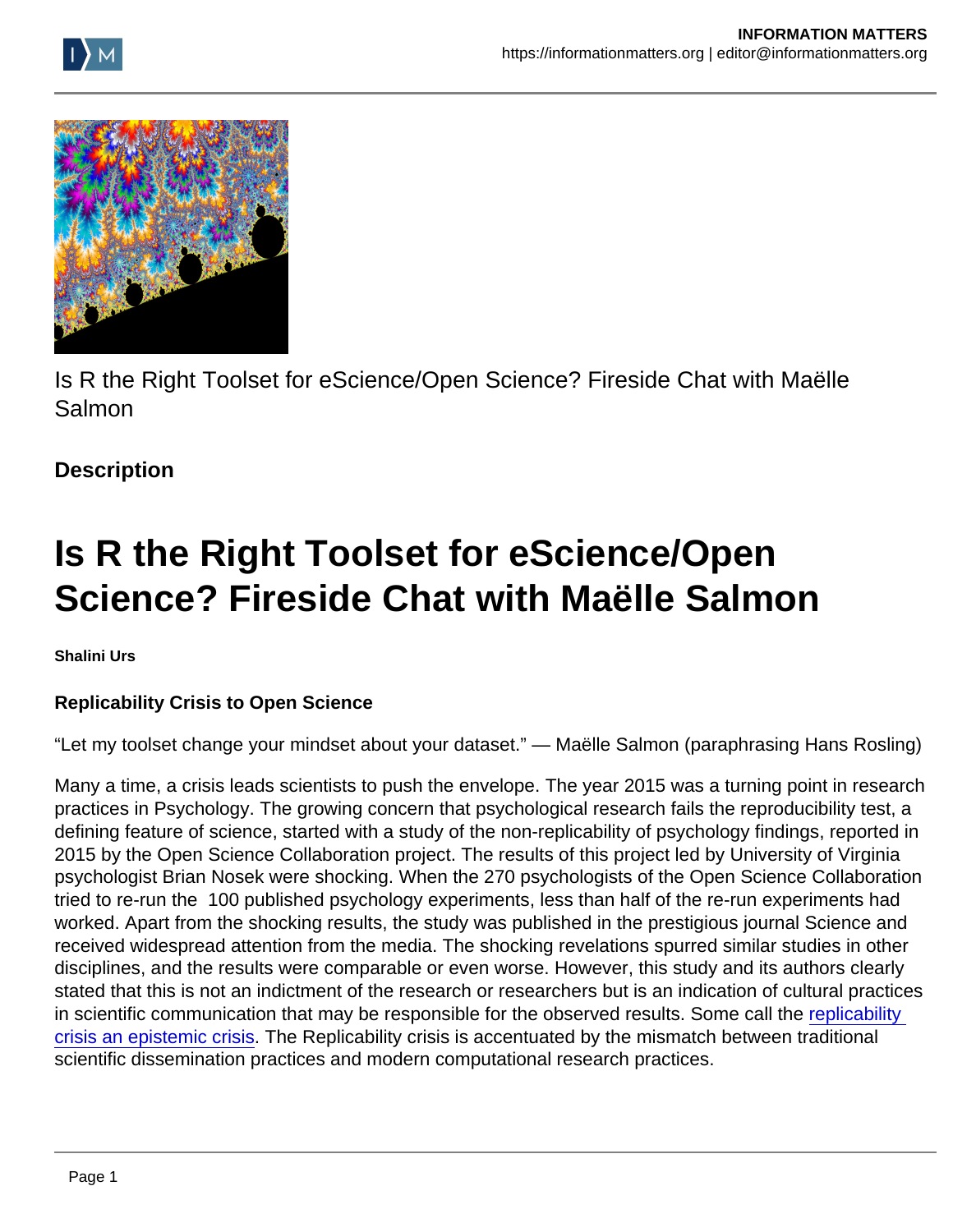This crisis led to soul searching and calls for recalibrating the research practices. It became increasingly evident that we needed to move beyond traditional articles and presentations to the delivery of executable objects integrating the data and computational details, including scripts and workflows upon which the findings are based for the progress of science. The call for open science has been a significant outcome. Research data and code publication in a publicly available venue and format have become the hallmark of open science. However, technical issues and institutional barriers in coupling data and the process impede the open science movement. Diverse initiatives and studies are underway to overcome some of these barriers.

—Many a time, a crisis leads scientists to push the envelope.—

Exemplars of Open Science Initiatives: The Centre for Open Science and Whole Tale Project

The Centre for Open Science (COS) led initiative—the [Transparency and Openness Promotion \(TOP\)](https://www.cos.io/initiatives/top-guidelines)  [Guidelines](https://www.cos.io/initiatives/top-guidelines) created by journals, funders, and societies to align scientific ideals with practices, currently has 5000 signatories and has been adopted by many major academic publishers, including the American Association for the Advancement of Science. TOP provides a suite of tools to guide the implementation of better, more transparent research. In addition, the COS had set up the [Open Science Framework,](https://osf.io/) a webbased public repository for experiment-related data and code. It is built entirely from free and open-source software.

The [Whole Tale project](https://wholetale.org/)—an NSF-funded Data Infrastructure Building Block (DIBBS), is an initiative to build a scalable, open-source, web-based, multi-user platform for reproducible research enabling the creation, publication, and execution of tales—executable research objects that capture data, code, and the complete software environment used to produce research findings. It attempts to address the barriers of coupling data with the process by connecting computational, data-intensive research efforts with the larger research process—transforming the knowledge discovery and dissemination process into one where data products are united with research articles to create "living publications" or tales. Brinckman et [al. \(2019\)](https://www.sciencedirect.com/science/article/pii/S0167739X17310695)) report on the Whole Tale environment's design, architecture, and implementation.

## R for Open Science

[Andy Wills \(2019\)](https://www.linuxjournal.com/content/open-science-open-source-and-r) draws parallels between the emergence of the open-source software movement and the open science movement. According to him, the reproducibility problem was not with analysis or the data but with the research practices. Since psychology experiments primarily involved computer-based testing, the unavailability of the testing program's source code was perhaps the reason for irreproducibility. One could not audit research properly without access to the source code on which the experiment was based—the testing software, the raw data, and the analysis scripts. The Free and Open Source Software community perhaps could show how science could be open and transparent. Just as computing has its advocates of open-source software, psychology and other sciences started gaining advocates for Open Science. According to Wills, an excellent reason for using R is that all analyses take the form of scripts. Thus if the analysis is done entirely in R, a complete, reproducible record of the analysis path is already created. Anyone with an internet connection can download R and reproduce the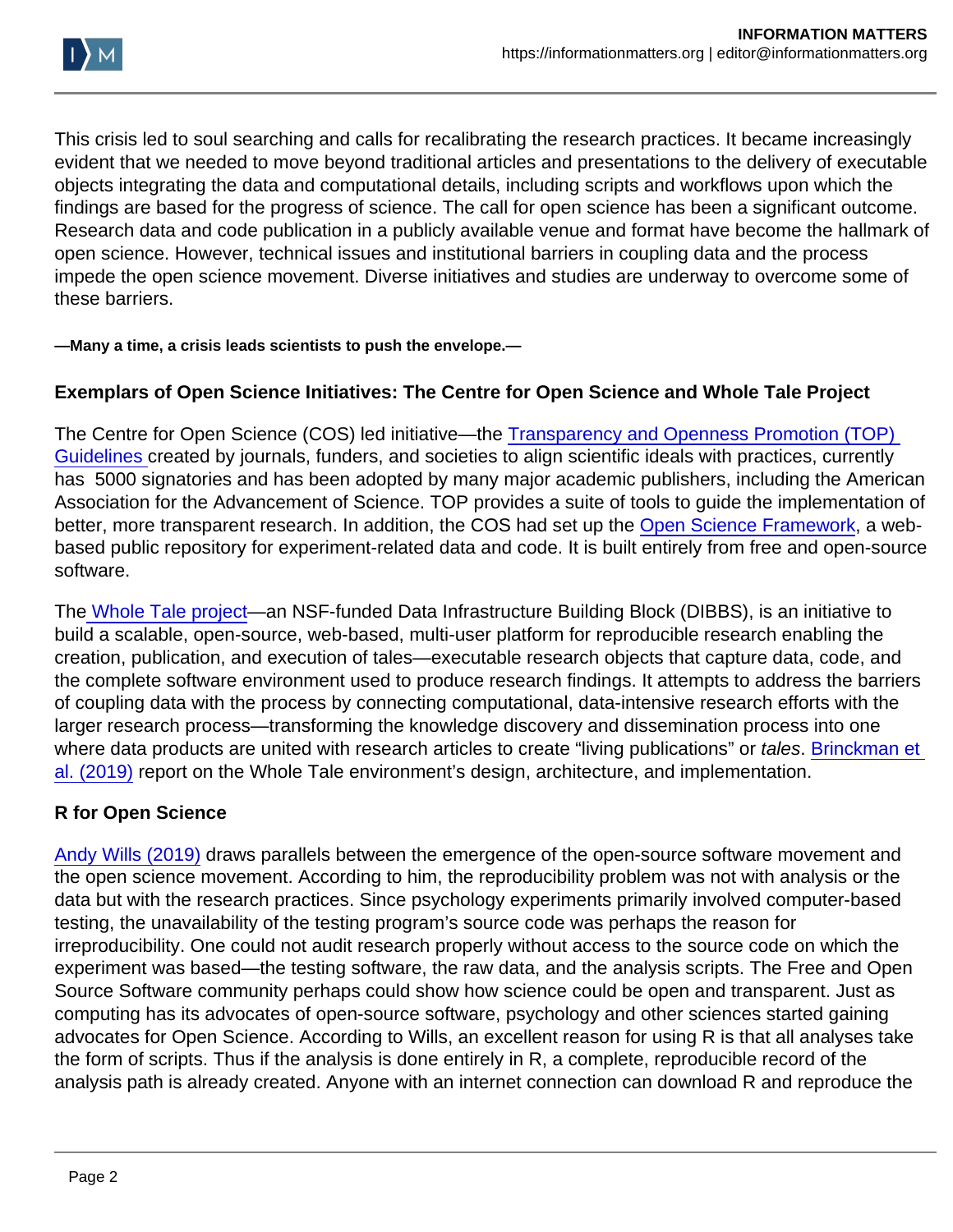analysis using the script. In other words, we can easily achieve the goal of open, reproducible science with R.

[Tina Amirtha \(2014\)](https://www.fastcompany.com/3028381/how-the-rise-of-the-r-computer-language-is-bringing-open-source-to-science) says that the rise of R language is bringing open source to science. R is crossing over from just calculating statistics to scientific experimentation and bringing hacker culture. Thanks to R, the "open science" advocates are succeeding at getting science to go open source. A growing number of researchers have joined the R development community to create new libraries that branch away from statistical analysis and into parsing the ever-increasing quantity of scientific articles and data that find their way online. Moreover, it could change the way we do science in a significant way.

[Lortie \(2017\)](https://ojs.library.queensu.ca/index.php/IEE/article/view/6559) proposed R as a natural bridge between data and open science and a powerful ally in promoting transparent, reproducible science.

R: Origin and transition to a Research Software

Open-source R is the statistical programming language data experts worldwide use for everything from mapping broad social and marketing trends online to developing financial and scientific models that help drive our economies and scholarship.

The R language, closely modeled on the S Language for Statistical Computing (Bell Labs) in the mid-1970s, was first implemented in the early 1990s by Robert Gentleman and Ross Ihaka at the University of Auckland. They established R as an open-source project in 1995, and since 1997 the R project has been managed by the R Core Group. In February 2000 came the first release of R. The R Foundation provided the official public structure for the R Community. In addition, the R Foundation ensures the financial stability of the R-project and holds and administers the copyright of R software and its documentation. R's capabilities are extended through user-created packages, which offer statistical techniques, graphical devices, import/export, reporting, etc. [These packages](https://en.wikipedia.org/wiki/R_(programming_language)) and their easy installation and use have driven their widespread adoption in data science. Researchers also use the packaging system to organize research data and code and systematically report files for sharing and archiving.

Even before the replicability crisis, R was being touted as an alternative to MATLAB, SAS., and SPSS packages which were the mainstay of researchers across sciences and social sciences. R lets experts quickly, easily interpret and interact with and visualize data.

When you see powerful analytics, statistics, workflows, and visualizations used by data scientists and researchers, the chances are that the R language is behind them. As of June 2022, R ranks 16th in the [TIOBE index,](https://www.tiobe.com/tiobe-index/) a measure of programming language popularity. R had peaked at eighth place in August 2020. [Marwick et al. \(2018\).](http://(https://www.tandfonline.com/doi/abs/10.1080/00031305.2017.1375986)) investigate how the R programming language software packages' structure and tooling are used to produce research compendia in various disciplines. Using real-world examples, they show how researchers can improve the reproducibility of their work using research compendia based on R packages and related tools.

Maëlle Salmon on the Power of R, Open Source Community, and rOpenSci

Listen to this episode of [InfoFire](https://youtu.be/ntqt0Vlzujo), wherein I am in conversation with [Dr. Maëlle Salmon](https://masalmon.eu/), who describes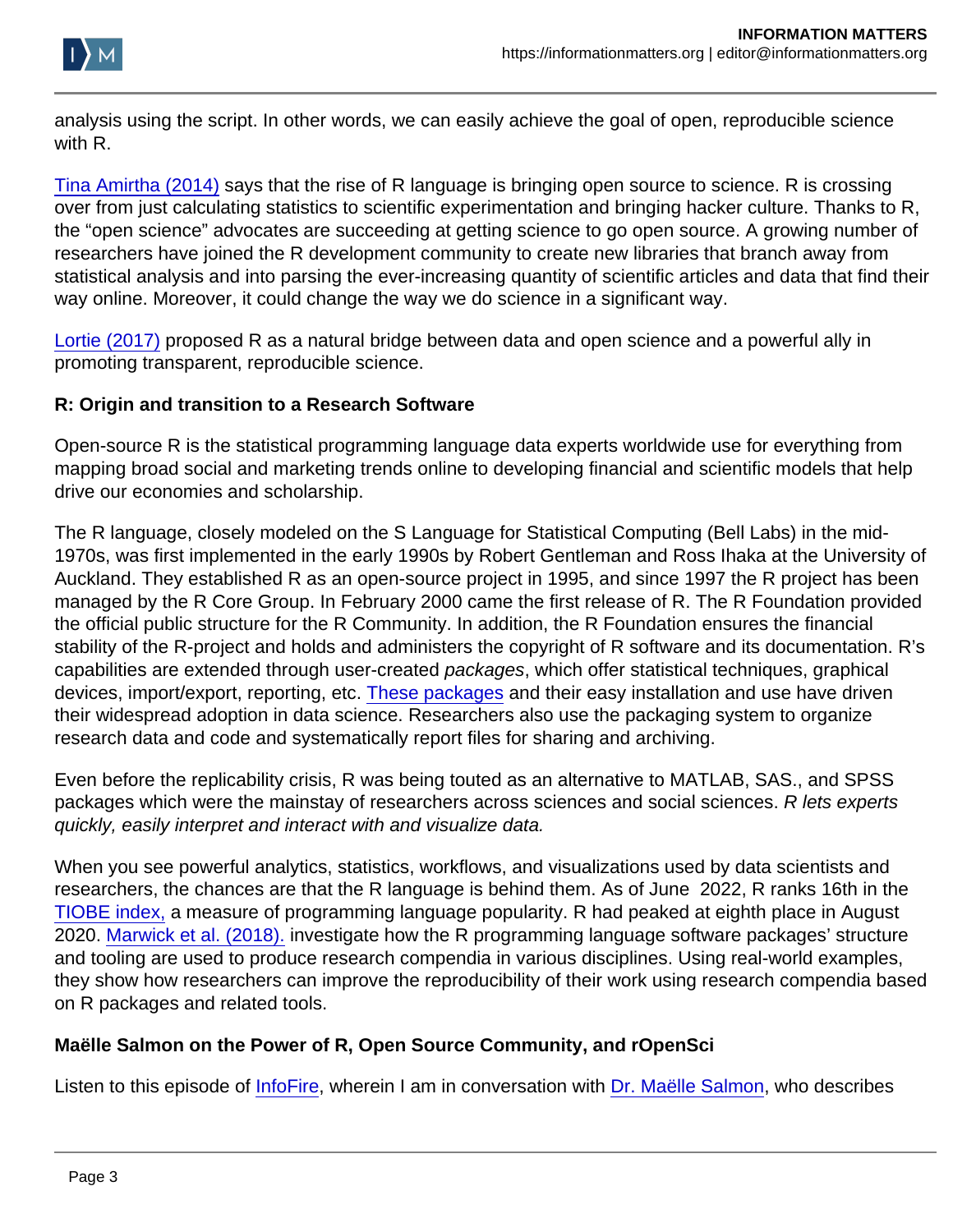herself as Aficionada a R, R(esearch) Software Engineer & Blogger and works part-time as Research Software Engineer at [rOpenSci,](https://ropensci.org/) in addition to being an Associate editor for rOpenSci's Software Peer Review—a peer-review system of R packages. We chat about a host of topics and trivia around the R software, her passion for R, her experience with the R Open Source Community, and her two projects— [CHAI\(Cardiovascular Health effects of Air pollution in Telangana, India\)](https://www.isglobal.org/en/-/chai-cardiovascular-health-effects-of-air-pollution-in-andhra-pradesh-india) and Health Impact Assessment (HIA) of cycling network expansions in seven European cities, and R-Ladies Global and Blogging experience.

Our conversation started with Salmon telling us her views on open science, R language, and rOpenSci, a not-for-profit organization. rOpenSci aims to transform science through open data, software & reproducibility. It aims to create technical and social infrastructure in the form of carefully vetted, staff, and community-contributed R software tools that lower barriers to working with scientific data sources on the web.

Salmon shared how rOpenSci develops R toolsets to support open and reproducible science. These toolsets first help access the shared data and support reproducibility. For example, when you cannot share the data in a paper because it is patients' data. rOpenSci develops tools for accessing data online. There are packages with scripts to access these datasets and orchestrate workflow in a way that will save your time and save computer time.

Salmon also shared her incredible experience of community-driven learning and review at rOpenSci when the first R package she submitted to the community. According to Salmon, even if the R Community is not perfect (like any other open source community), it is very welcoming, and one is not made to feel inferior. She discovered that, most often than not, the limitations are not with the R Language but with one's skills and experience. For example, when she wrote and submitted her first R package to access open-air quality data, which (per the policy and process of rOpenSci) was reviewed like a journal article but openly, she felt lucky to have found her niche. The community's kindness and helpfulness made her feel welcome and stay. Furthermore, she discovered that the open-source culture improved the toolsets.

When asked to give specific examples of R toolsets that she believes are better than similar ones, Salmon picked the magick R package, the image processing tool in R bound to the ImageMagick library: the most comprehensive open-source image processing library available. She talked about how one can play with the package as it supports many standard formats such as png, jpeg, tiff, pdf, etc., and enables different manipulations types such as rotate, scale, crop, trim, flip, blur, etc.

Another R tool Salmon picks as an exemplar is the Targets package, a pipeline tool to maintain a reproducible workflow. According to Salmon, it is time-efficient as Targets skip costly runtime for tasks that are already up to date, orchestrate the necessary computation with implicit parallel computing, and abstract files as R objects. In addition, an up-to-date Targets pipeline is tangible evidence that the output aligns with the code and data, substantiating trust in the results. Finally, she adds that it is also quite remarkable because when you use this package, you get other visualization of your pipeline.

"Let my toolset change your mindset about your dataset."